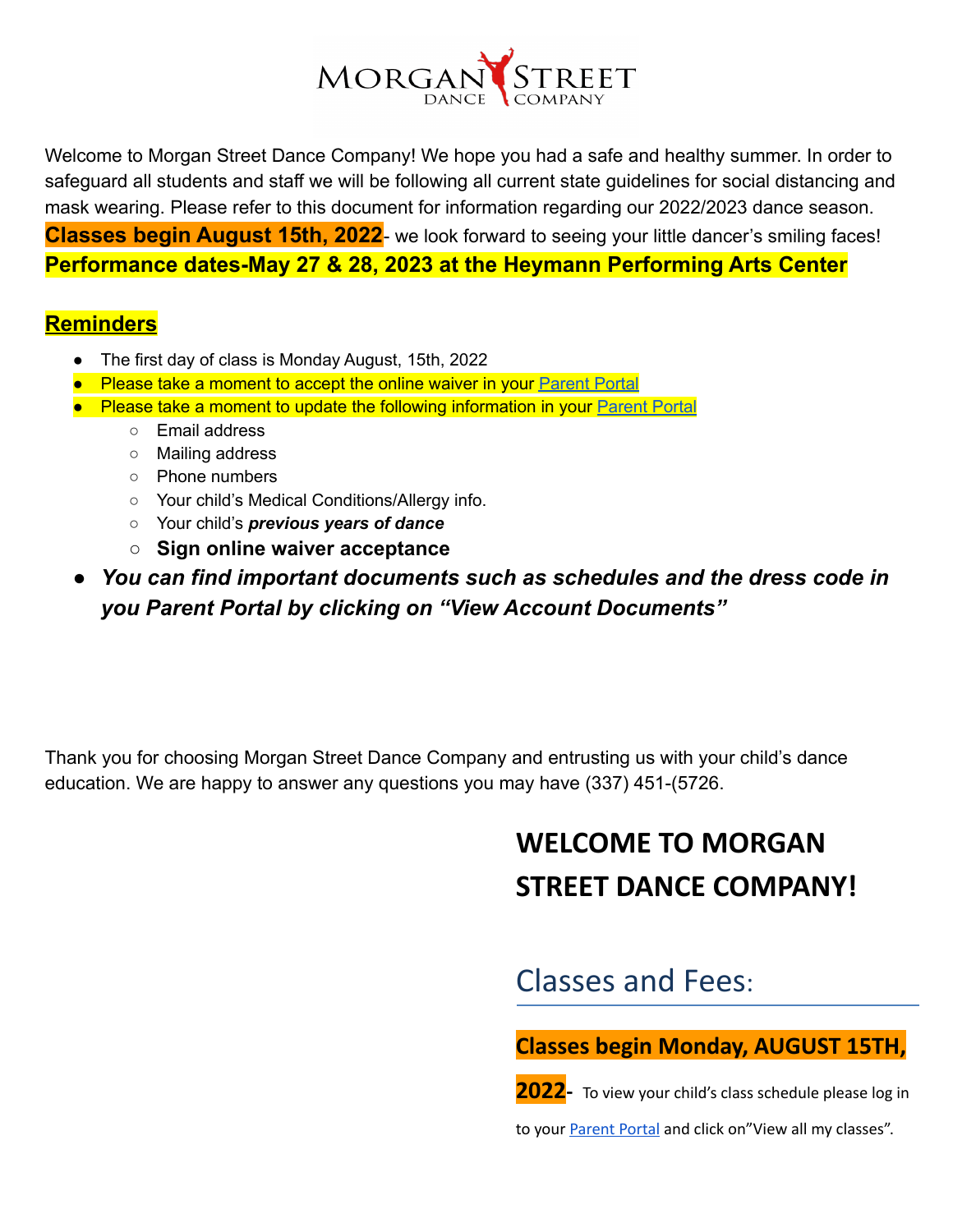For a complete list of all classes, times and locations, please refer to the attached 2022/2023 Class Schedule

**Fees-**Please refer to the attached MSDC 2022/2023 Fees table for tuition and fee amounts. To view the actual tuition and fees charged to your account please log into your [Parent](https://app.thestudiodirector.com/morganstreetdancecompa/portal.sd?page=Home) Portal and click on "View financial history."

**Monthly Tuition**- due on the 1st of the month.

**Costume Deposit-** due on September 15th

**Performance Fee**- due on November 15th (includes one Performance video per family, one program per student, pictures for the program and Heymann Center Fees and Insurance)

#### **Late Fees:**

- A \$10.00 fee will be charged for dancers picked up more than 10 minutes after class dismissal
- A \$15.00 late fee will be charged to accounts not paid by the 10th of the month

**All fees are non-refundable and non-transferrable. No refunds or deductions are given if a student misses class. If a student must withdraw, please notify the office immediately.** *Tuition will be charged until notification.*

### Payments:

**Online payments-** You can pay online with a credit card by logging into your Parent Portal. A 3.2% convenience fee will be added to all credit card payments. If you

choose to enroll in **AutoPay,** your card will be charged on the first Monday of the month for your current balance due.

**COSTUME BALANCES:** Are not eligible for Auto-Pay

**Checks-** Please make all checks payable to **MSDC**. Checks can be dropped in the lobby's tution box or mailed to **803 S. St. Blaise Lane, Youngsville, LA 70592**

# Performance and Costume Info: 2023

| <b>Performance Rehearsal:</b>                  |  | May 27th, 2023                        |  |  |  |  |
|------------------------------------------------|--|---------------------------------------|--|--|--|--|
| <b>Performance Date:</b>                       |  | May 28th, 2023                        |  |  |  |  |
| Location:                                      |  | <b>Heymann Performing Arts Center</b> |  |  |  |  |
|                                                |  |                                       |  |  |  |  |
| Costumes:                                      |  | Classes 1-3, Hip Hop = 1 costume      |  |  |  |  |
| Classes $4$ – Intermediate $1 = 2$ costumes    |  |                                       |  |  |  |  |
| Intermediate $2 -$ Advanced $2 = 3 +$ costumes |  |                                       |  |  |  |  |
|                                                |  | Extra Classes = 1 Costume             |  |  |  |  |

#### **Tickets:**

- Ticket process is decided upon yearly by the Heymann Performing Arts Center. Information will be given to you as soon as we receive it.
- Parents and students will both need a ticket for entry into the Heymann Center during the performance.
- Each family will be allowed to purchase up to 9 with the 10th ticket being free. Before they go on sale to the general public.

Morgan Street Dance Company follows the **Lafayette Parish School System Calendar for Holiday closures and Weather related closures. (Except for Mardi Gras)**

- In case of severe weather closures, we will do our best to notify you by email and on our Facebook page.
- MSDC *will have class* on Parent-Teacher Conference Days and In-Service Days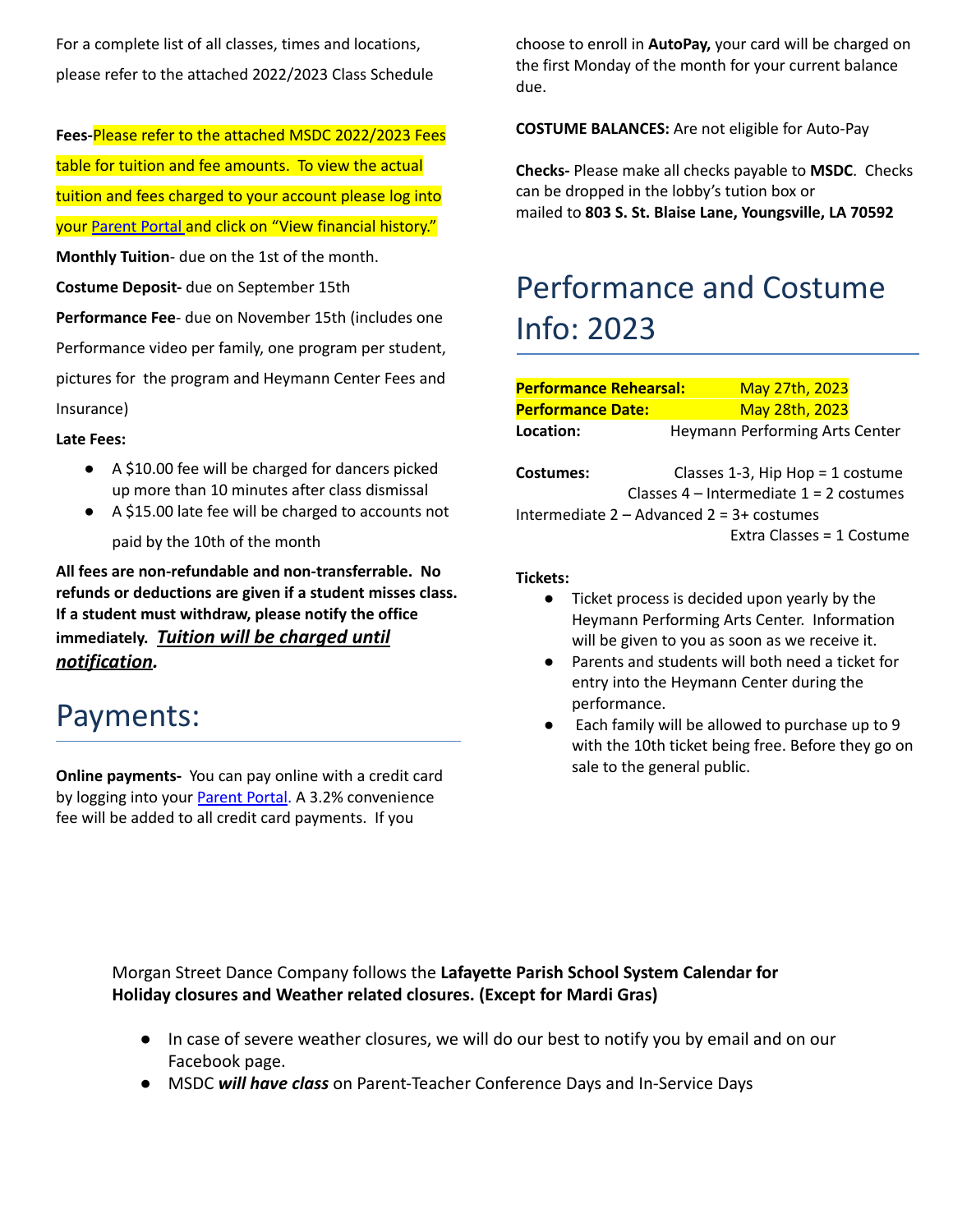## **HOLIDAYS**

Labor Day: September 9th, 2022 Fall Break: October 17th - 18th, 2022 Thanksgiving: November 21-25, 2022 Christmas: December 19, 2022 - December 30th, 2022 (classes resume on Jan. 2nd, 2023) MLK Day: January 16, 2023 Mardi Gras: February 20- February 24th, 2023 (MSDC is closed the entire week) Easter Break: April 7-14, 2023

## Important Dates

| August 15                                          |
|----------------------------------------------------|
| September 15                                       |
| October 10-14                                      |
| October 24-28 (classes 1-5 and Hip Hop 1 & 2 only) |
| November 15                                        |
| December 10 (classes 1-4 and Hip Hop 1 only)       |
| March (Allen Breaux Studio)                        |
| April 24                                           |
| May 27th, 2023 (Heymann Center)                    |
| May 28th, 2023 (Heymann Center)                    |
|                                                    |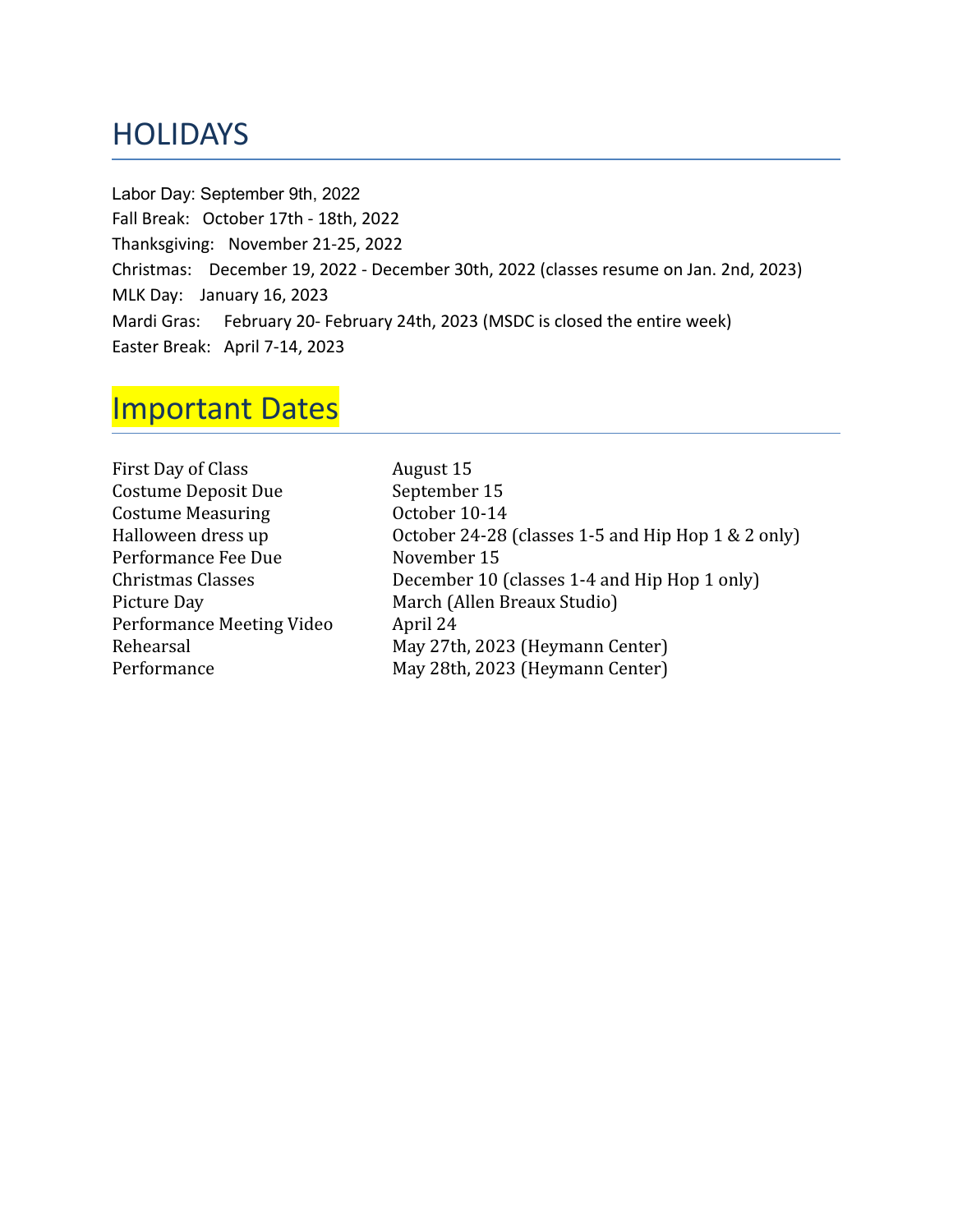## **Morgan Street Dance Company 2022/2023 Fees**

To view the actual tuition and fees charged to your account please log into your [Parent Portal](https://app.thestudiodirector.com/morganstreetdancecompa/portal.sd?page=Home) and click on "View financial history."

| Class                                                                          | <b>Monthly Tuition</b> | <b>Costume Deposit</b> | Performance Fee     |  |  |  |
|--------------------------------------------------------------------------------|------------------------|------------------------|---------------------|--|--|--|
| <b>Combination Classes</b>                                                     | Due 1st of Month       | Due Sept 15, 2022      | Due Nov. 15th, 2022 |  |  |  |
| 1A & 1B                                                                        | 55                     | 55                     | 200                 |  |  |  |
| 2A & 2B                                                                        | 60                     | 55                     | 200                 |  |  |  |
| 3A & 3B                                                                        | 60                     | 55                     | 200                 |  |  |  |
| 4A & 4B                                                                        | 80                     | 110                    | 235                 |  |  |  |
| 5A & 5B                                                                        | 80                     | 110                    | 235                 |  |  |  |
| 6A & 6B                                                                        | 85                     | 110                    | 255                 |  |  |  |
| $BI-1$                                                                         | 120                    | 120                    | 260                 |  |  |  |
| $BI-2$                                                                         | 125                    | 120                    | 260                 |  |  |  |
| INT <sub>1</sub>                                                               | 135                    | 120                    | 260                 |  |  |  |
| INT <sub>2</sub>                                                               | 140                    | 160                    | 300                 |  |  |  |
| ADV1                                                                           | 155                    | 185                    | 315                 |  |  |  |
| ADV <sub>2</sub>                                                               | 160                    | 185                    | 315                 |  |  |  |
|                                                                                |                        |                        |                     |  |  |  |
| Hip Hop (only)                                                                 | 55                     | 55                     | 200                 |  |  |  |
|                                                                                |                        |                        |                     |  |  |  |
| Add-on classes (can only be taken in addition to a combination class)          |                        |                        |                     |  |  |  |
| Pointe                                                                         | 45                     |                        | 50                  |  |  |  |
| Leaps & Turns                                                                  | 45                     |                        | 50                  |  |  |  |
| <b>Beg Contemporary</b>                                                        | 45                     |                        | 50                  |  |  |  |
| Intermediate Contemporary                                                      | 45                     |                        | 50                  |  |  |  |
| <b>Adv Contemporary</b>                                                        | 45                     |                        | 50                  |  |  |  |
| Hip Hop (as an add-on)                                                         | 55                     |                        | 50                  |  |  |  |
|                                                                                |                        |                        |                     |  |  |  |
| *Performance Fee for Add-on classes is \$50 per class for the first 3 classes* |                        |                        |                     |  |  |  |
| *after 3rd Add-on class there are no additional performance fees*              |                        |                        |                     |  |  |  |
| Performance Fee includes one video per family                                  |                        |                        |                     |  |  |  |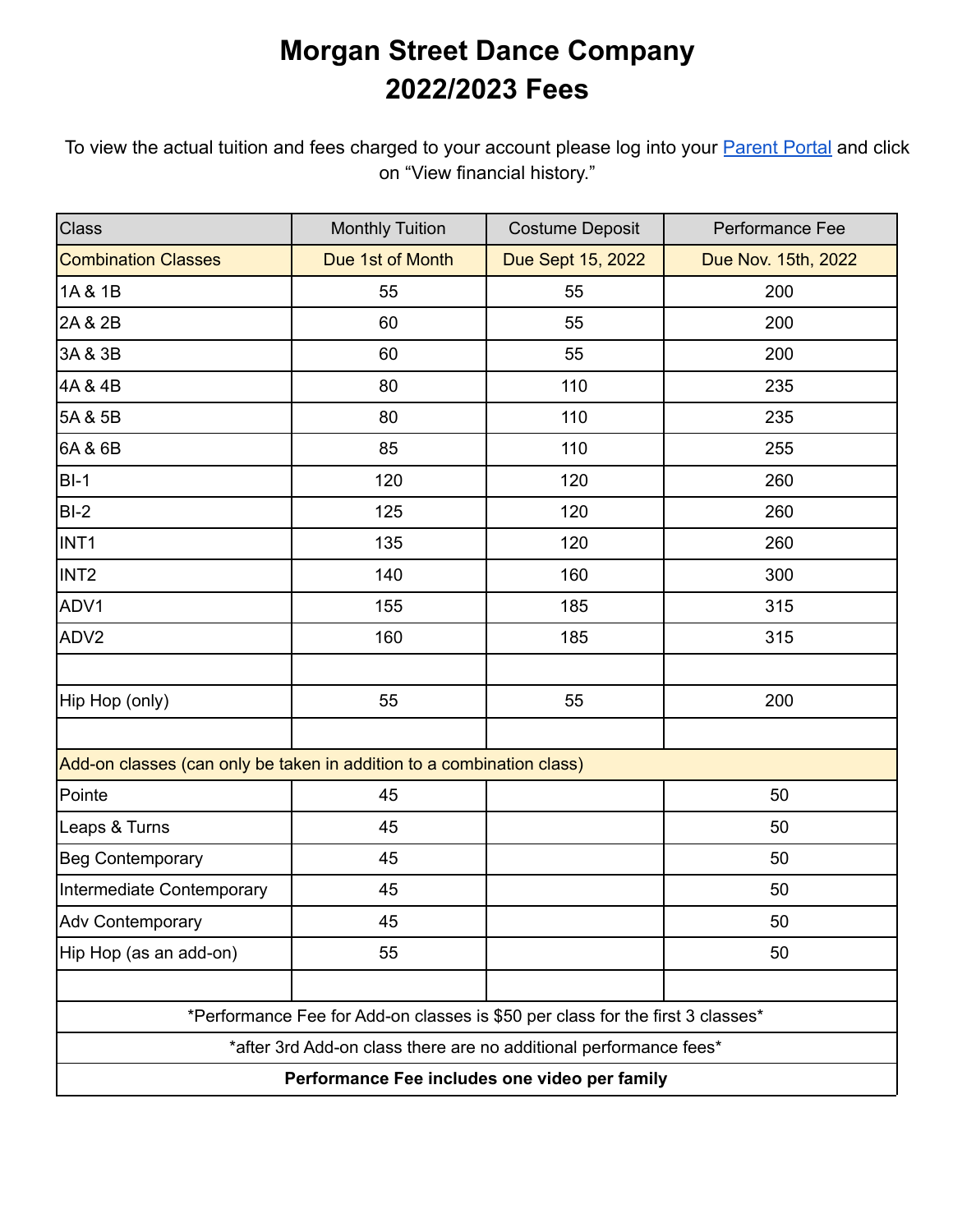### **MSDC Dress Code**

**Class 1** – Pink leotard and pink tights. Pink ballet shoes. No tap shoes. *Please include an extra leotard & pair of tights in your child's dance bag.*

**Class 2** – Pink leotard and pink tights. Pink ballet shoes and black tap shoes. *Please include an extra leotard & pair of tights in your child's dance bag.*

**Class 3** – Pink leotard and pink tights. Pink ballet shoes and black tap shoes.

**Class 4** – Light blue leotard and pink tights. Pink ballet shoes and black tap shoes.

**Class 5** – Lavender leotard and pink tights. Pink ballet shoes and black tap shoes.

**Class 6** – Royal blue leotard and pink tights. Pink ballet shoes and black tap shoes.

#### **Beginner Intermediate 1&2, Intermediate 1&2, Advanced 1&2**

*Ballet, Pre-Pointe & Pointe***-** Black leotard and pink convertible tights. Pink ballet shoes. *(Do not purchase pointe shoes without consulting the teacher.)* Optional- ballet skirt in any solid color.

*Jazz***-** Leotard (any solid color) and black, tan or pink convertible tights. Black Jazz shoes. Optional- Black jazz pants, leggings, or dance shorts.

*Tap***-** Leotard (any solid color) and black, tan or pink convertible tights. Black split sole tap shoes. Optional- Black jazz pants, leggings, or dance shorts.

**Hip Hop-** Loose athletic wear and athletic shoes

### **Contemporary, Leaps & Turns, Company Kids-** same as class attire

**Boys-** Black or white t-shirts or tank tops. Black dance pants. Black ballet shoes, black tap shoes, black jazz shoes.

#### **Other Dress Code Requirements**

- All leotards must be either tank or camisole style.
- Ballet shoes should have an elastic band across the arch and the drawstring should be double knotted, trimmed to 1 inch and tucked inside of the shoe.
- Tap shoes should have **No Ribbons**. You can loop black elastic through the ribbon holes, or buy a lace up black tap shoe.
- Hair must be pulled back in a bun or ponytail for ALL DANCE CLASSES.
- Write your child's name on all dance clothing labels and dance shoes.
- A cover up should be worn to and from class.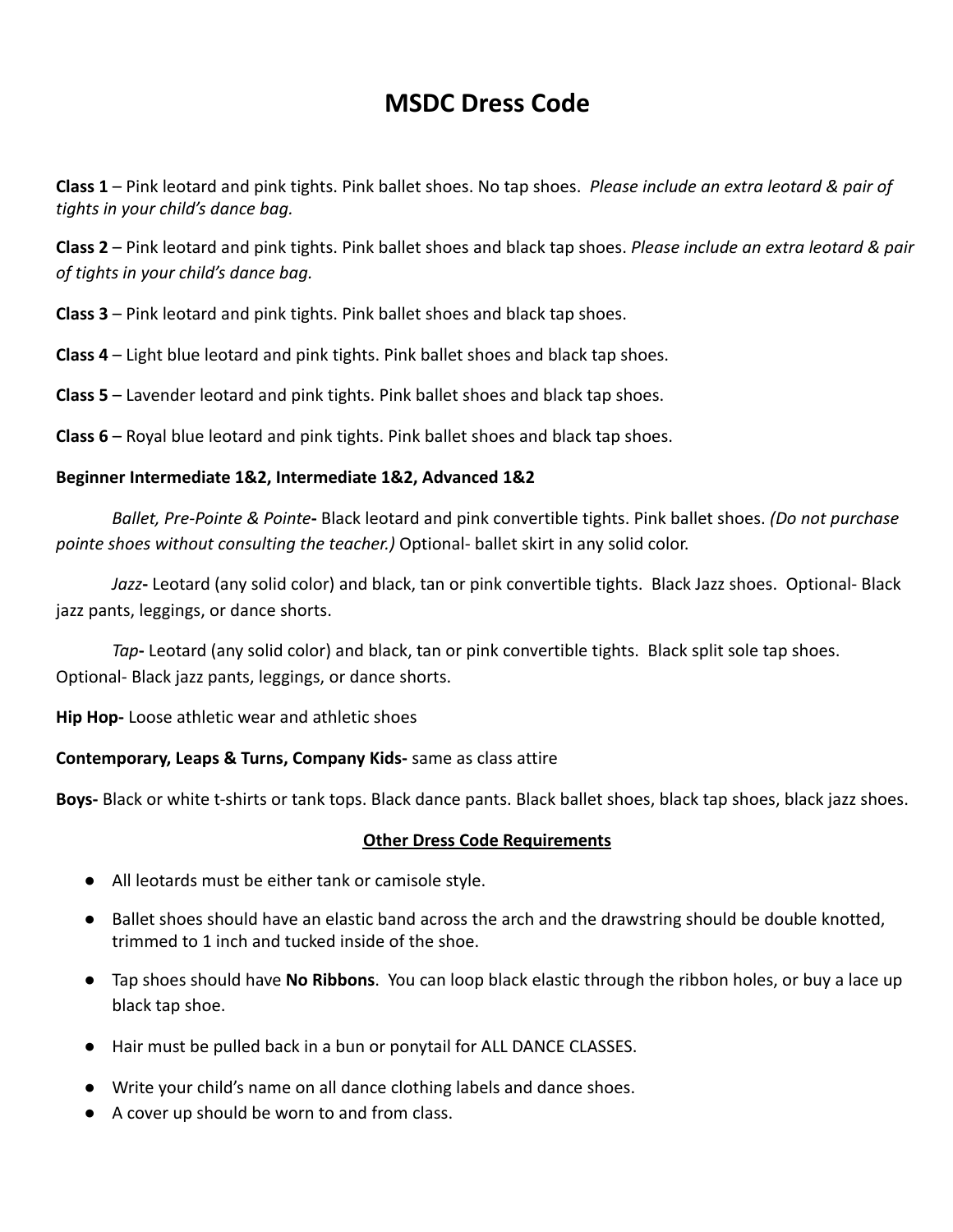| MSDC 2022-2023 Class Schedule |                    |            |               |               |  |
|-------------------------------|--------------------|------------|---------------|---------------|--|
| <b>CLASS</b>                  | Age                | <b>DAY</b> | <b>TIME</b>   | <b>STUDIO</b> |  |
| 1A                            | 3                  | Tuesday    | 4:30-5:15     | A             |  |
| 1B                            | 3                  | Wednesday  | 5:30-6:15     | $\mathsf{C}$  |  |
| 2A                            | 4                  | Thursday   | 4:30-5:15     | $\mathsf{C}$  |  |
| 2B                            | 4                  | Tuesday    | $5:30-6:15$   | B             |  |
| 3A                            | 5                  | Monday     | $3:45 - 4:45$ | $\mathsf C$   |  |
| 3B                            | 5                  | Tuesday    | $5:20-6:20$   | $\mathsf C$   |  |
| 4A                            | 6                  | Tuesday    | 4:00-5:15     | $\mathsf C$   |  |
| 4B                            | 6                  | Monday     | 5:30-6:45     | $\mathsf C$   |  |
| 5A                            | 7                  | Wednesday  | 4:15-5:30     | $\mathsf{C}$  |  |
| 5B                            | 7                  | Wednesday  | $6:15 - 7:30$ | $\mathsf{C}$  |  |
| 6A                            | 8                  | Monday     | 4:00-5:15     | B             |  |
| 6B                            | $\overline{8}$     | Thursday   | $5:15-6:30$   | B             |  |
| Beginner Intermediate 2       | $9 - 11$           | Thursday   | 6:30-8:00     | B             |  |
| Intermediate 1 Ballet & Jazz  | $11 - 12$          | Tuesday    | $6:15 - 7:00$ | B             |  |
| Intermediate Tap              | $11 - 13$          | Tuesday    | $7:30-8:15$   | B             |  |
| Intermediate 2 Ballet         | $12 - 13$          | Tuesday    | 6:30-7:30     | $\mathsf{C}$  |  |
| Intermediate 2 Jazz           | $12 - 13$          | Monday     | $5:15-6:15$   | B             |  |
| <b>Advanced 1 Ballet</b>      | $12 - 14$          | Wednesday  | $5:00-6:15$   | A             |  |
| Advanced 1 Jazz               | $12 - 14$          | Tuesday    | $5:15-6:30$   | A             |  |
| <b>Advanced Tap</b>           | $12+$              | Tuesday    | $6:30-7:15$   | A             |  |
| <b>Advanced 2 Ballet</b>      | $14 +$             | Wednesday  | $6:15 - 7:30$ | A             |  |
| Advanced 2 Jazz               | $14 +$             | Tuesday    | $7:15-8:30$   | A             |  |
| Beginner Contemporary         | $9 - 11$           | Monday     | $7:15-8:15$   | B             |  |
| Intermediate Contemporary     | $12 - 13$          | Monday     | $6:15 - 7:15$ | B             |  |
| <b>Advanced Contemporary</b>  | $14 +$             | Monday     | 7:30-8:30     | A             |  |
| Pre-Pointe                    | $9+$               | Wednesday  | 5:30-6:15     | B             |  |
| Pointe 1                      | X                  | Thursday   | 6:00-7:00     | $\mathsf C$   |  |
| Pointe 2                      | $\pmb{\mathsf{X}}$ | Tuesday    | 7:40-8:30     | A             |  |
| Hip Hop 1                     | 5-6 (Class 3 & 4)  | Thursday   | $5:15-6:00$   | $\mathsf{C}$  |  |
| Hip Hop 2                     | 7-8 (Class 5 & 6)  | Monday     | 4:45-5:30     | $\mathsf C$   |  |
| Hip Hop 3A                    | 9-10 (BI 1&2)      | Tuesday    | 7:30-8:15     | $\mathsf C$   |  |
| Hip Hop 3B                    | 11-13 (Int 1&2)    | Wednesday  | 4:45-5:30     | B             |  |
| Hip Hop 4                     | 14+ (Adv 1&2)      | Thursday   | 7:00-8:00     | A             |  |
| Leaps & Turns 1               | $11 +$             | Thursday   | 5:00-6:00     | A             |  |
| Leaps & Turns 2               | $13+$              | Thursday   | 6:00-7:00     | A             |  |
| Company Kids                  | $7 - 8$            | Tuesday    | 4:30-5:30     | B             |  |
| LADC- Pre Company Class       | $9 - 11$           | Monday     | 5:00-6:00     | A             |  |
| LADC- App Company Class       | $\mathsf{x}$       | Wednesday  | $6:15 - 7:30$ | B             |  |
| LADC- Sr Company Class        | X                  | Monday     | 6:00-7:30     | A             |  |